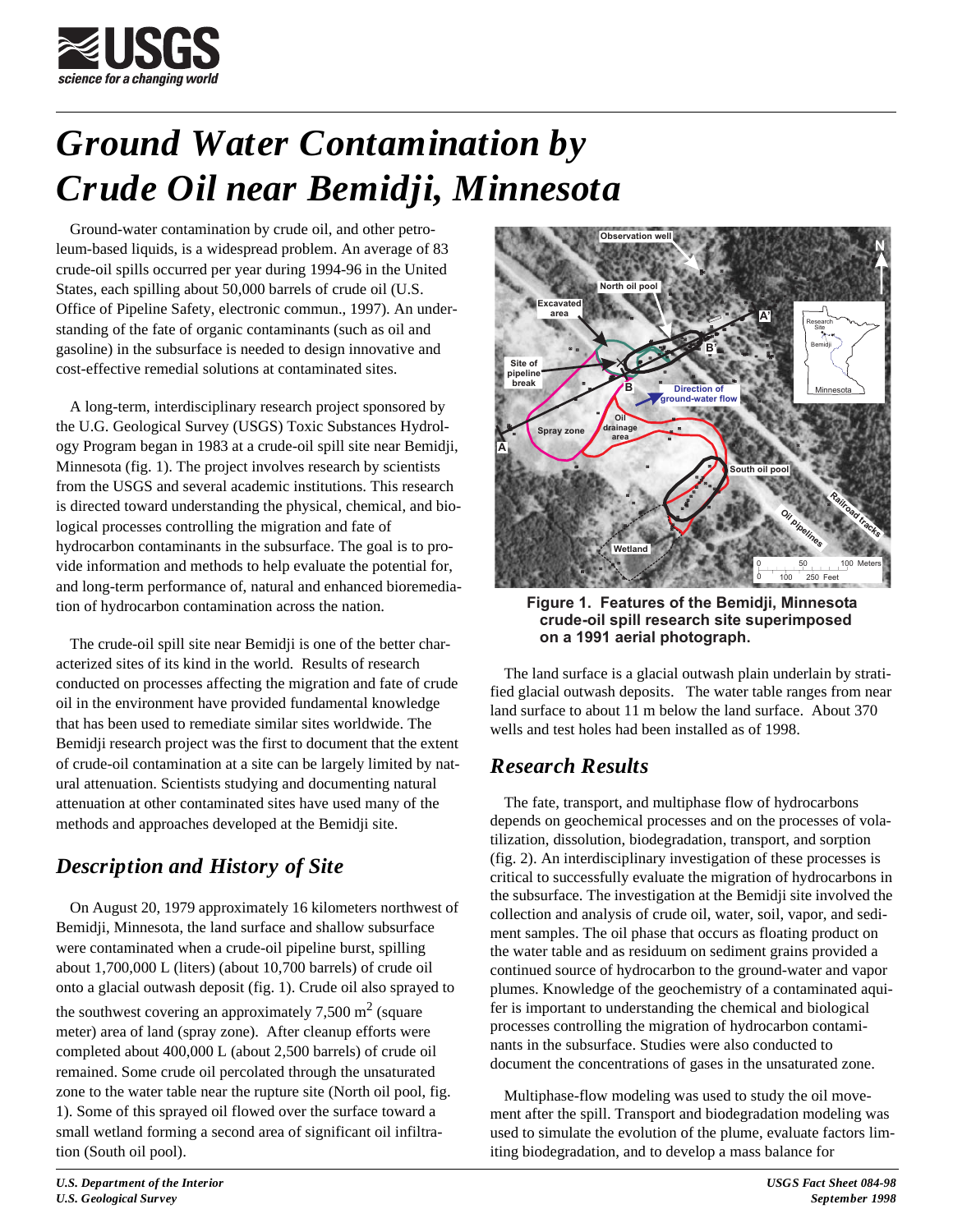

**Figure 2. Processes critical to understanding the fate and transport of hydrocarbons in the subsurface at the Bemidji site.**

contaminants at the site and thus evaluate the amount and rate of removal of hydrocarbons by biodegradation.

#### Oil Phase

Oil movement is affected by sediment properties, and their variability, which has resulted in a complex distribution of oil in the subsurface at the North oil pool (fig. 3). Geostatistical analysis and multiphase-flow simulations have been used to explain how spatial variability affects the oil distribution (Dillard and others, 1997). As of 1996, the leading edge of the oil floating on the water table at the North oil pool had moved about 40 m downgradient since the spill.



Degradation of the oil product has resulted in selective loss of soluble and volatile compounds through dissolution and volatilization. Mass loss rates of crude oil at different locations range from 0 to 1.25 percent per year. The total loss of oil mass was estimated at 11 percent from 1979-89 (Landon and Hult, 1991).

#### Aqueous Phase

Five geochemical zones have been identified at the North oil pool within the saturated zone (Baedecker and others, 1993; Bennett and others, 1993) (fig. 4). Zone 1 consists of oxygenated uncontaminated native ground water. Zone 2, which is below the spray zone, is characterized by low oxygen concentrations and high concentrations of total dissolved inorganic and organic carbon. Zone 3, beneath and immediately downgradient of the floating oil, consists of an anoxic plume of ground water containing high concentrations of hydrocarbons, dissolved manganese ( $Mn^{2+}$ ), iron (Fe<sup>2+</sup>), and methane (CH<sub>4</sub>). Zone 4, a transition zone from anoxic to oxygenated conditions, contains low concentrations of hydrocarbons as a result of aerobic degradation processes. Zone 5 consists of oxygenated water downgradient from the contamination plume that contains slightly higher concentrations of dissolved constituents, such as benzene, toluene, ethylbenzene, and xylene (BTEX).

Long-term monitoring of the plume since 1984 has shown that, near the water table, the concentration of total dissolved organic carbon (TDOC) and dissolved oxygen (DO) downgradient from the oil body has remained relatively stable suggesting that degradation of the plume has reached equilibrium. In the anoxic zone (Zone 3), concentrations of reduced chemical species  $Mn^{2+}$ , Fe<sup>2+</sup>, and CH<sub>4</sub> have increased with time, indicating a sequence of Mn reduction, Fe reduction, and methanogenesis. With depletion of Mn(IV) near the oil body, Mn reduction has become a less important reaction. The data show that both Fe(III) reduction and methanogenesis are major reactions in the anoxic plume (Baedecker and others, 1993).

Although these geochemical processes have changed over time, the plume has not migrated as far as predicted considering the ground-water flow velocities and sorption constants for these compounds (Baedecker and others, 1993). As of 1996, the leading edge of the plume of ground water containing a total BTEX concentration greater than 10 micrograms per liter had moved only about 200 m downgradient, whereas advective flow of ground water since the spill has been about 500 m. The primary reason is that hydrocarbons have biodegraded under oxic and anoxic conditions.

The rate of removal of organic contaminants by natural attenuation and the factors that affect rates of biodegradation are important considerations in making decisions concerning cleanup of contaminated ground water. Biodegradation of petroleum-derived hydrocarbons in oxic and sub-oxic environments is generally considered a more efficient attenuation mechanism than is biodegradation in anoxic environments. However, research at this site has demonstrated that biodegradation in anoxic environments can remove substantial amounts of hydrocarbons from ground water (Lovley and others, 1989; Baedecker and others, 1993; Eganhouse and others, 1993; Cozzarelli and others, 1994).

#### Vapor Phase

Volatile oil components have left the subsurface through volatilization and biodegradation in, and diffusion through, the unsaturated zone. The distribution of gases (hydrocarbon, oxygen  $(O_2)$ , carbon dioxide  $(CO_2)$ , and  $CH_4$ ) in the unsaturated zone were quantified at the North oil pool during 1997 and used to identify three geochemical zones (fig. 4). Zone 6 exhibits near atmospheric concentrations of  $O_2$ . Zone 7, a transition zone, is defined by lower concentrations of  $O_2$  (10-20 percent), hydrocarbon concentrations less than 1 part per million (ppm), and higher concentrations of  $CO_2$  (0-10 percent) and  $CH_4$  (0-10 percent). Zone 8, immediately above the oil body, is relatively anoxic and contains maximum concentrations of  $CO<sub>2</sub> (>10$  percent),  $CH_4$  (>10 percent), and hydrocarbon (>1 ppm).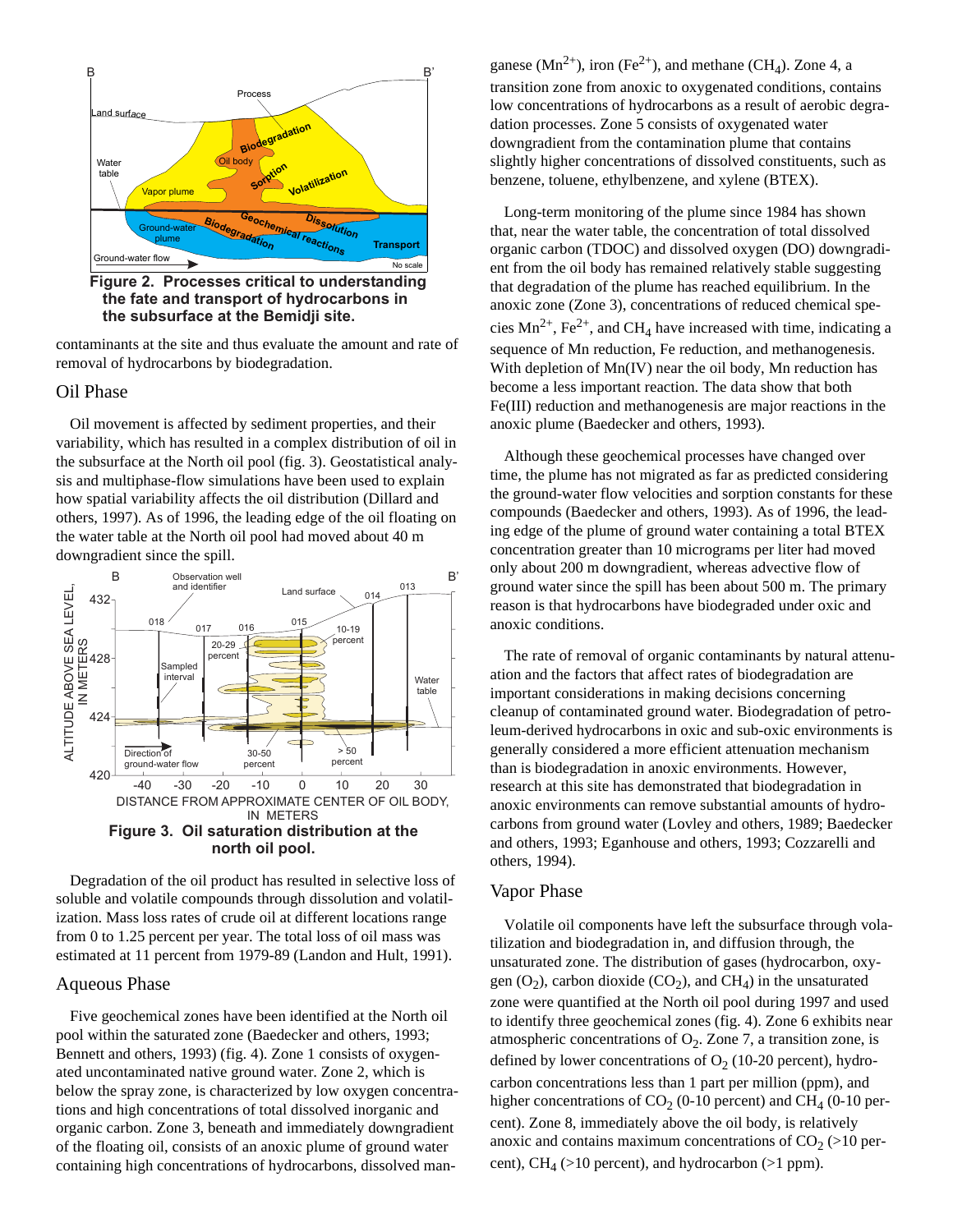

**Figure 4. Geochemical zones in the unsaturated and saturated zones at the North oil pool, 1997 (Modified from Baedecker and others, 1993).**

The distribution of gases at the North oil pool has changed considerably since the spill. For example, as of 1985 the leading edge of the plume of hydrocarbon vapors (concentrations  $> 1$ ) ppm, zone 7) in the unsaturated zone was about 150 m downgradient (Hult and Grabbe, 1988). As of 1997 the plume of vapors had receded to about 75 m downgradient (fig. 4) and the receding likely was due to aerobic biodegradation.

#### Microbial Distributions

In 1994, water and sediment samples were collected from a background location and six locations downgradient from the oil body for microbial biomass determinations (Essaid and others, 1995). The Most Probable Number method was used to enumerate microorganisms capable of degradation under differing redox conditions. In the background location, aerobes and fermenters were the only significant microbes detected. Within the plume the microorganism counts are consistent with the conceptual model of sequential aerobic, Mn/Fe reduction, and methanogenesis degradation sequence. There are 104-105 iron-reducers per gram in the contaminated aquifer compared to none detected in the uncontaminated background area. Similarly there are 102 methanogens per gram in the plume and none detected in the background area. This result is similar to that of Godsy and others (1992) who reported a 100-fold increase in methanogens within a creosote plume. In general, greater numbers of microorganisms were found closer to the oil body and in the upper half of the plume. Denitrifiers and sulfate reducers are present in lower numbers than all other types of microbes, in accordance with the low availability of nitrate and sulfate in the ground water. The data were used to formulate a model of biodegradation of the contaminants coupled to growth of the microbial population.

### Modeling of Solute Transport and Biodegradation

Numerical models that simulate transport and biodegradation processes are useful for integrating information collected in the field and for studying the relative importance of simultaneously occurring processes. It is difficult to develop an accurate mass balance for a contaminant, and thus to distinguish the amount

and rate of removal by biodegradation, dilution, and sorption. If sufficient data are available, a numerical model can be used to help explore these questions, simulate the evolution of the plume, and evaluate factors limiting biodegradation.

A two-dimensional, multispecies solute-transport model including multiple substrate uptake, sequential terminal electron acceptor use, and cellular nutrient limitation of biomass growth (BIOMOC, Essaid and Bekins, 1997) was developed to analyze the evolution of the ground-water contaminant plume at the Bemidji site (Essaid and others, 1995). Simulations included the biodegradation of volatile (VDOC) and nonvolatile (NVDOC) fractions of DOC by aerobic processes, Mn/Fe reduction, and methanogenesis. Geochemical evidence indicates that these processes are important in degrading the oil. Model parameter estimates were constrained by published Monod kinetic parameters, theoretical yield estimates, and field biomass measurements. Despite considerable uncertainty in the model parameter estimates, results of simulations reproduced the general features of the measured ground-water plume (fig. 4) and the measured constituent concentrations (fig. 5). For the simulation shown in figure 5, 46 percent of the TDOC introduced into the aquifer was degraded after 13 years. Aerobic degradation accounted for 40 percent of the TDOC degraded and anaerobic processes accounted for 60 percent: 5 percent by Mn reduction, 19 percent by Fe reduction, and 36 percent by methanogenesis. The model results indicate that anaerobic processes account for more than one-half of the removal of DOC at this site, consistent with the geochemical evidence.

## *Contributions of Research*

• Research at this site has provided a comprehensive documentation of natural attenuation of hydrocarbons in a contaminated aquifer under both aerobic and anaerobic conditions. Project results are an often-cited example of natural attenuation, promoting its widespread adoption for use to remediate oil and gasoline contaminated sites.